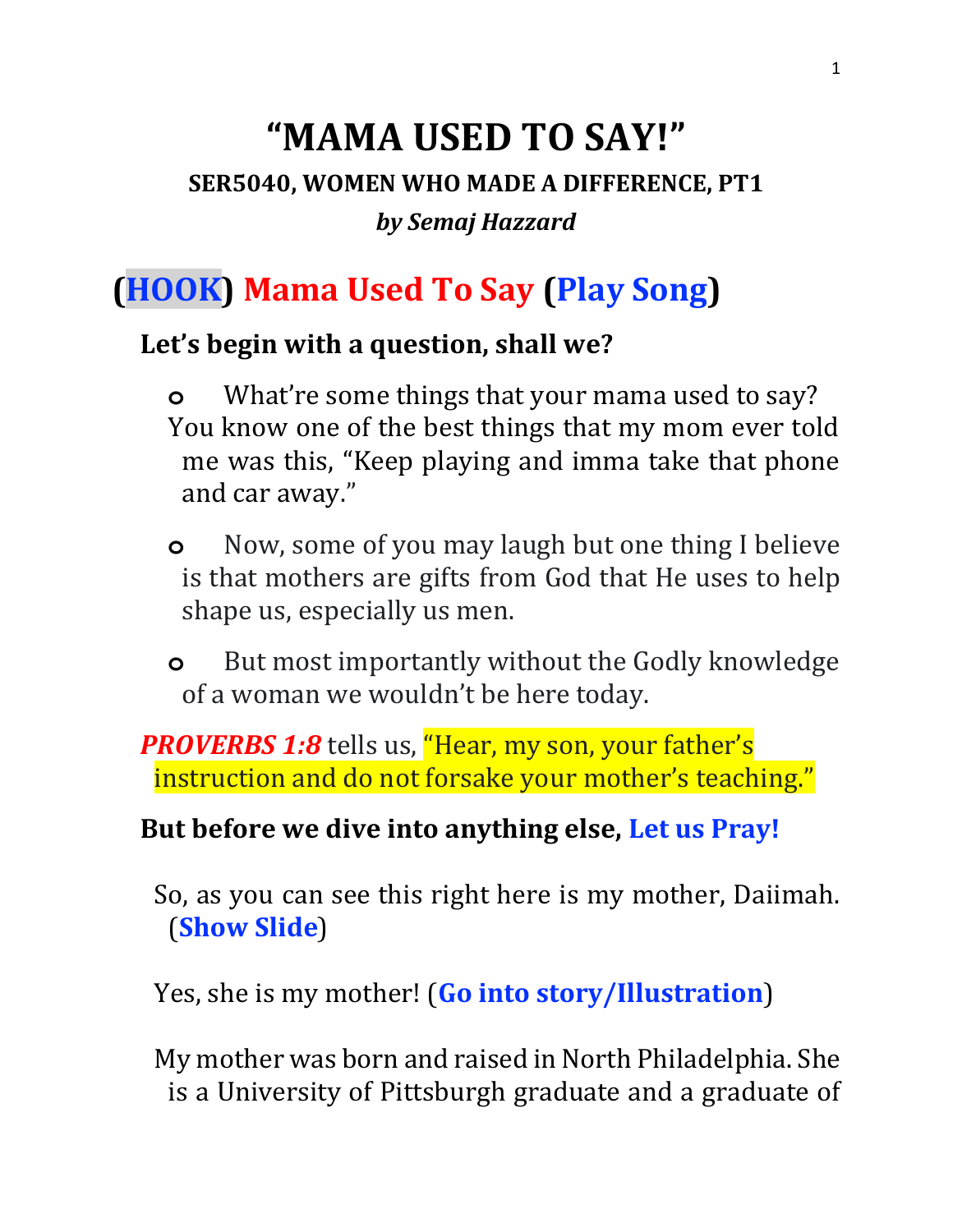Saint Joseph's University. She is an administrator for the Philadelphia School District and is an owner of a venue and party rental business based in Philadelphia.

- But one thing that's most important about my mother is that she puts Christ in all aspects of her life.
- As I was preparing this sermon, I had to strongly keep our focus of the month in mind. And as I was writing this, I said, "What woman do I know that has made a difference in my life?" My answer was, "Who else but my mother."
- Now as I was pondering this, I began to explore what woman in the Bible can I use in reference to my mother.
- And I thought why not use the mother of the King, Mary.
- You see one thing I realized about Mary was that throughout her life she remained faithful to the Lord despite the many hardships that she was faced with.
- For example, Mary had to push Jesus out of his comfort zone right before he started his ministry.

### **(BOOK) TURN YOUR IN BIBLES TO** *JOHN 2:1-5* **It reads: (Show Slide)**

On the third day a wedding took place at Cana in Galilee. Jesus' mother was there, <sup>2</sup> and Jesus and His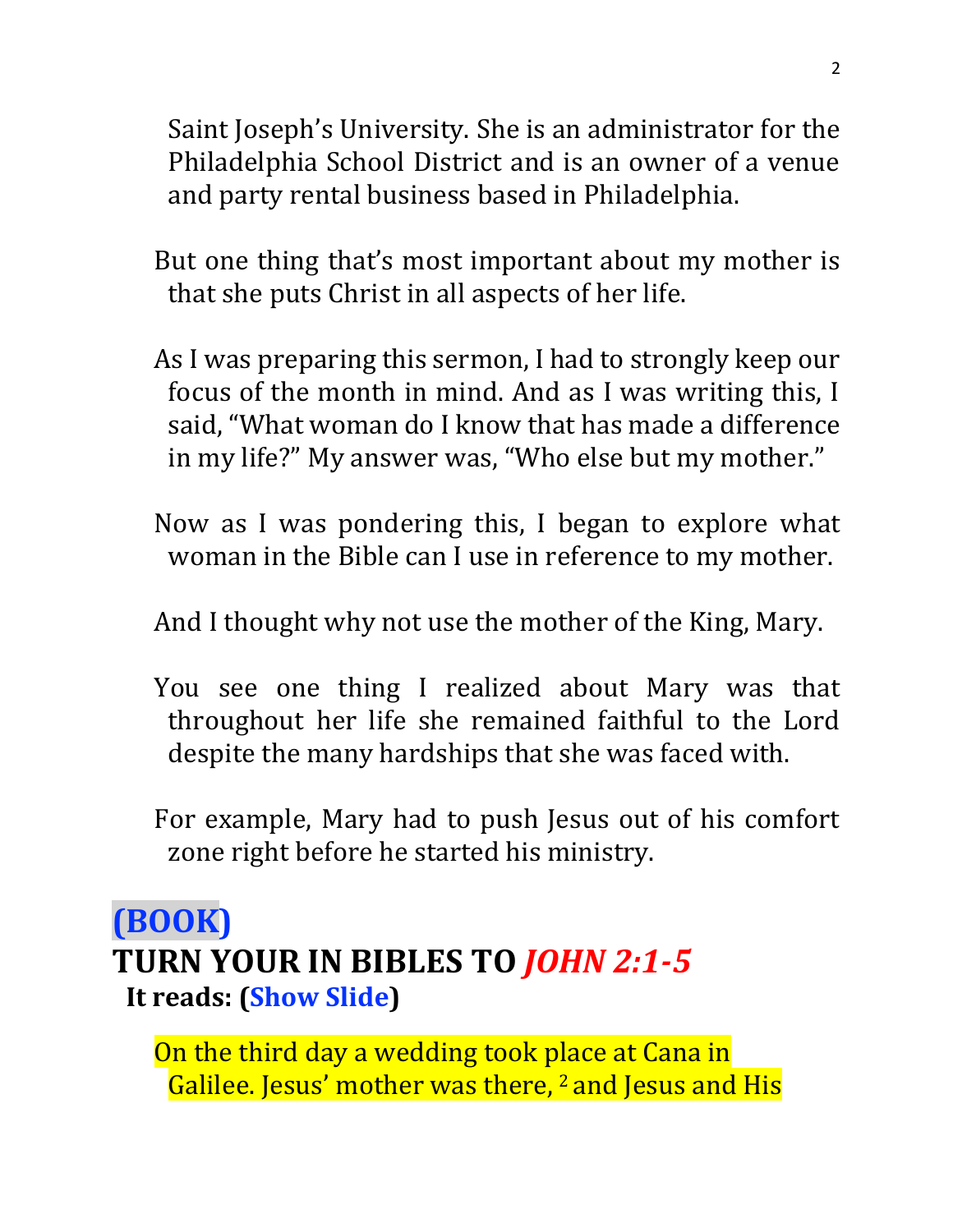disciples had also been invited to the wedding. <sup>3</sup>When the wine was gone, Jesus' mother said to Him, "They have no more wine." <sup>4</sup> "Woman,[ [a](https://www.biblegateway.com/passage/?search=John+2&version=NIV#fen-NIV-26100a) ] why do you involve me?" Jesus replied. "My hour has not yet come."

- <sup>5</sup>His mother said to the servants, "Do whatever He tells you."
- Now that's one of the most unapologetic moments of motherhood. And I know every mother in here has done that at some point.
- You know completely disregarding what your kid says and making them do what you want them to do.
- This reminds me of my mother so much, now let me say my mom is from North Philly, so our situation is a bit different!

*ILLUSTRATION*: I remember a time when my mother …

- My mother was the kind of mother to push me out of my comfort zone when she knew it was best for me.
- That sounds a lot like Jesus' mother, and it sounds a lot like Jesus.
	- **o** When Jesus wants us to do something He gives us a push

*ILLUSTRATION*:

**o** When Jesus wants us to do something He gives us the wisdom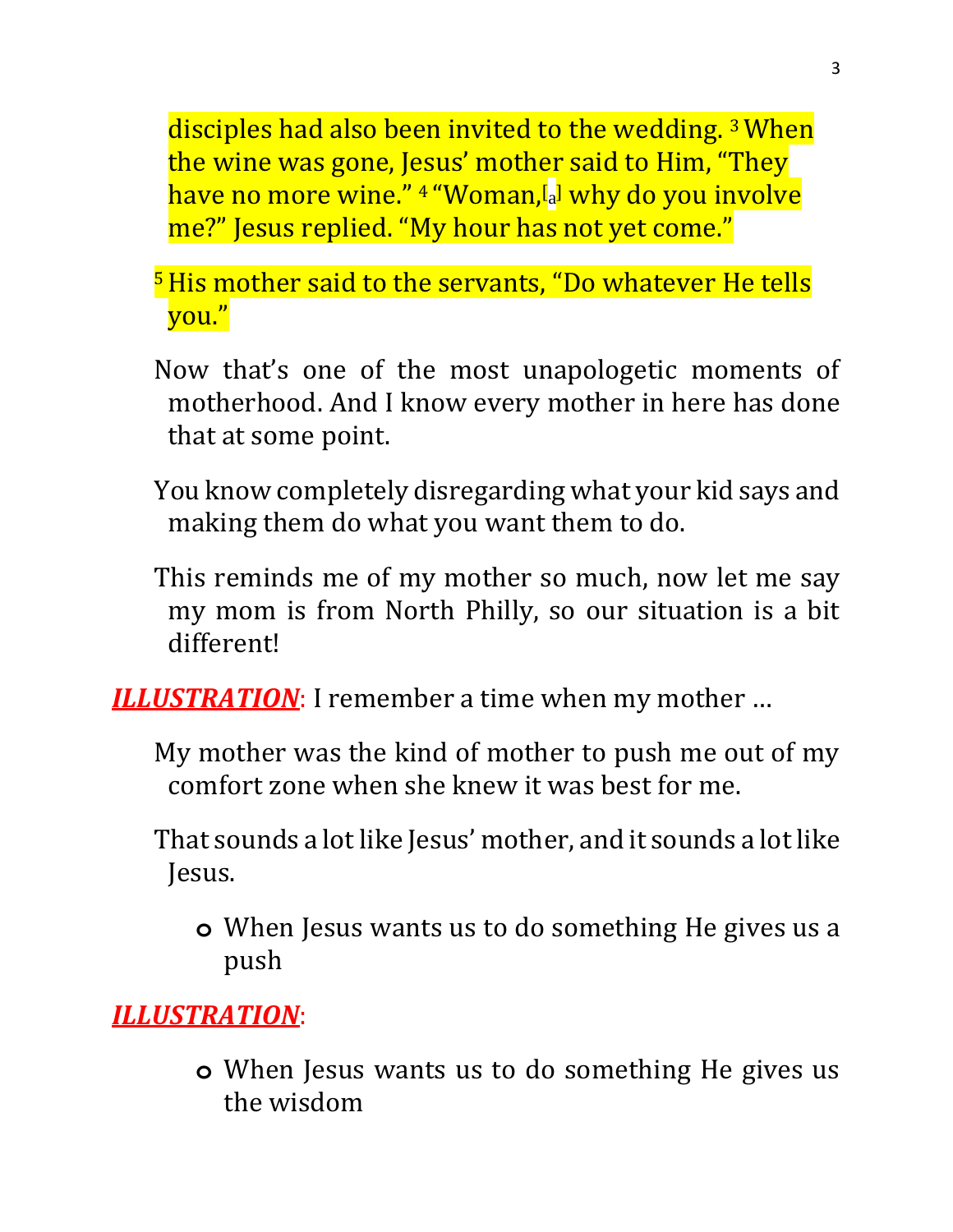#### *ILLUSTRATION*:

**o** When Jesus wants us to complete a difficult task, He works through his children to point us in the right direction.

*ILLUSTRATION*:

## **(LOOK) GOING BACK TO THE VERSE:**

Not for a moment did Mary forget to tell Jesus about His value and purpose. And God did not allow Him to forget the value and purpose of His mother, either.

In *Luke11:27* (Slide) it says:

- As Jesus was saying these things, a woman in the crowd called out, "Blessed is the mother who gave you birth and nursed you."
- My mother never ceased to remind my sister and I about our existence and service to God.
- And for that, just like Jesus, I grew to love and respect my mother as the Bible tells me.
- As a young man I have grown to know that a woman and a mother serve a special place when it comes to the word of God.

*Proverbs 31:25-27*(**Slide**) says: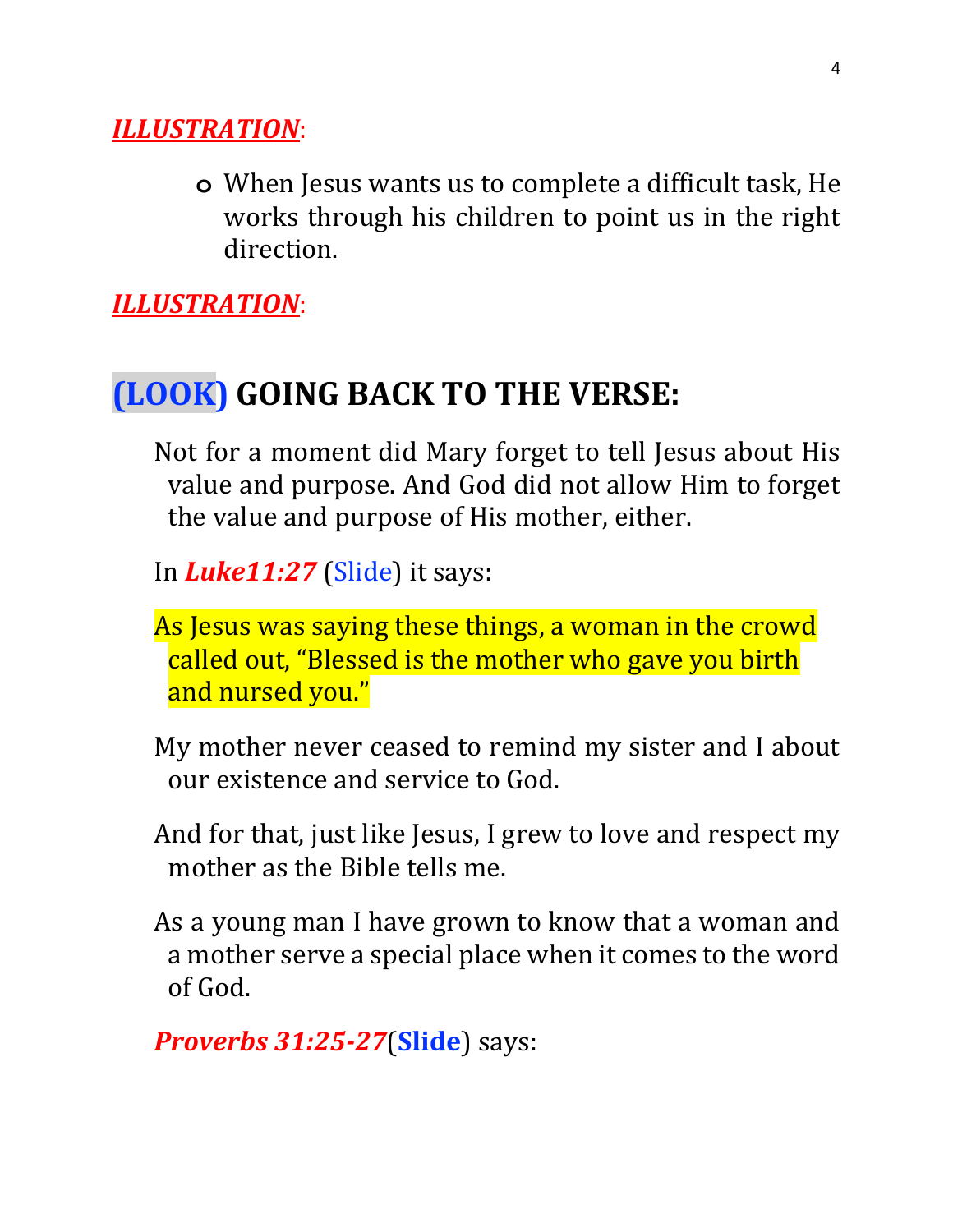$25$  She is clothed with strength and dignity; she can laugh at the days to come.

- <sup>26</sup> She speaks with wisdom,
	- and faithful instruction is on her tongue.
- <sup>27</sup> She watches over the affairs of her household and does not eat the bread of idleness.
- Growing up my mother kept Jesus as a forefront in our house.
	- **o** Church attendance was required and if we did something wrong it was increased. LOL!

*NOTE*: Mother didn't take away what was needed, she gave us more of it.

- **o** She'd pray for our safety through our travels.
- **o** Prayer at dinner was a tradition.
- **o** She made sure that the Bible was being poured into us.
- **o** But most importantly, she reminded us to always trust in God.

#### *ILLUSTRATION*: Lupus

Lupus is a chronic (long-term) disease that can cause inflammation and pain in any part of your body. It's an autoimmune disease, which means that your immune system — the body system that usually fights infections — attacks healthy tissue instead.

My mother has not been faced with a major lupus outbreak in 4 years. And by the Grace of God, she is healthy.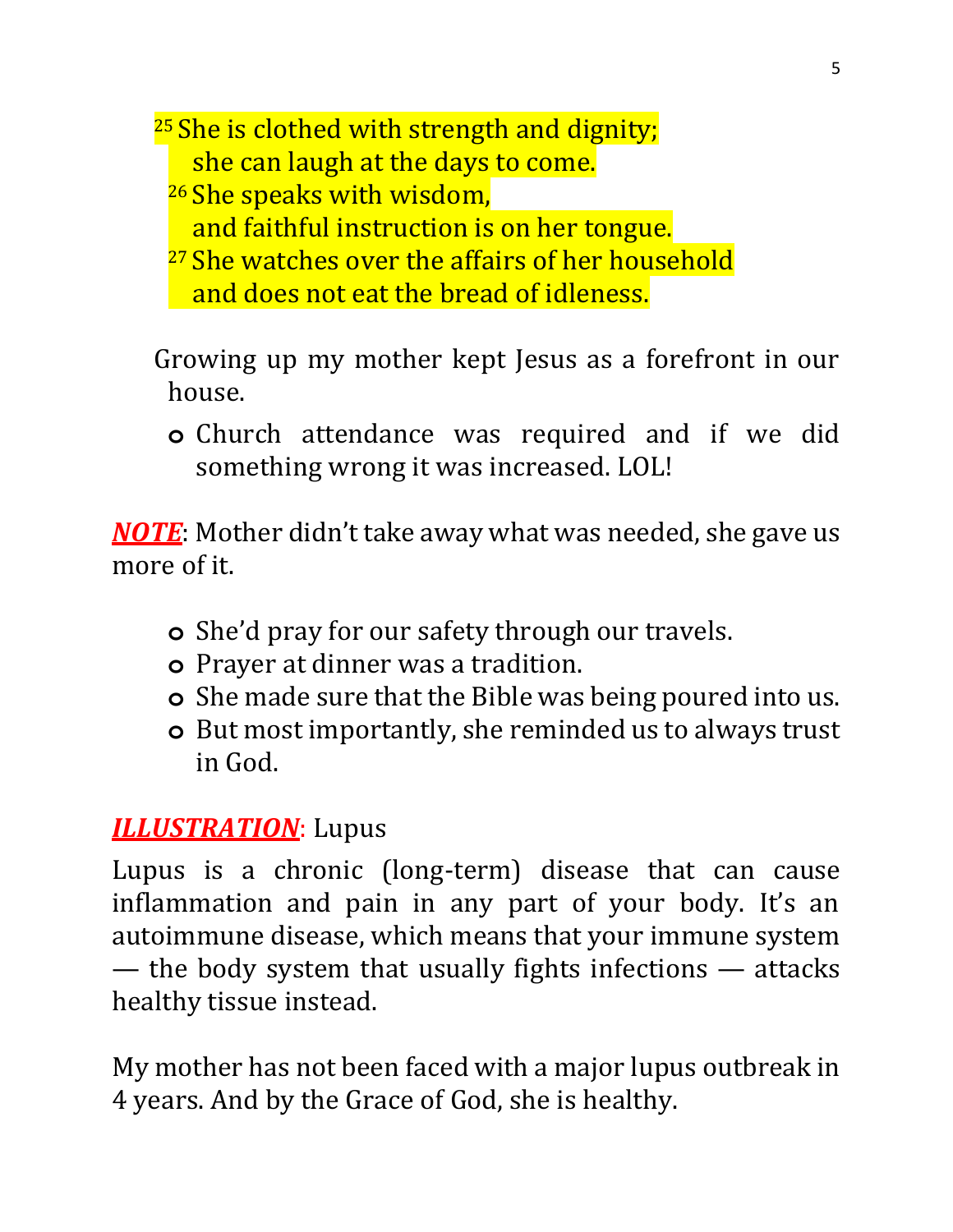- **o** When my mother was faced with this long-lasting disease, she felt defeated, it hurt her heart, and she was frustrated.
- **o** But one thing she said was "I'm trusting in God through all of this"

#### **I know a lot of us here today need to be reminded of that.**

- **o** I know it may seem like everything is coming crashing down
- **o** I know it may seem like the world is out to get you
- **o** I know it may seem like Satan in attacking you at every front
- **o** I know it may seem like God isn't listening
- But understand that God is working in every situation that you are going through, whether you realize it or not He is there!

#### **This reminds me so much of Mary, think about it.**

Mary knew that she was going to be a witness to all the horrid and gruesome things that would happen to her Son. Imagine that:

**o** Watching your son be convicted of a crime He did not commit.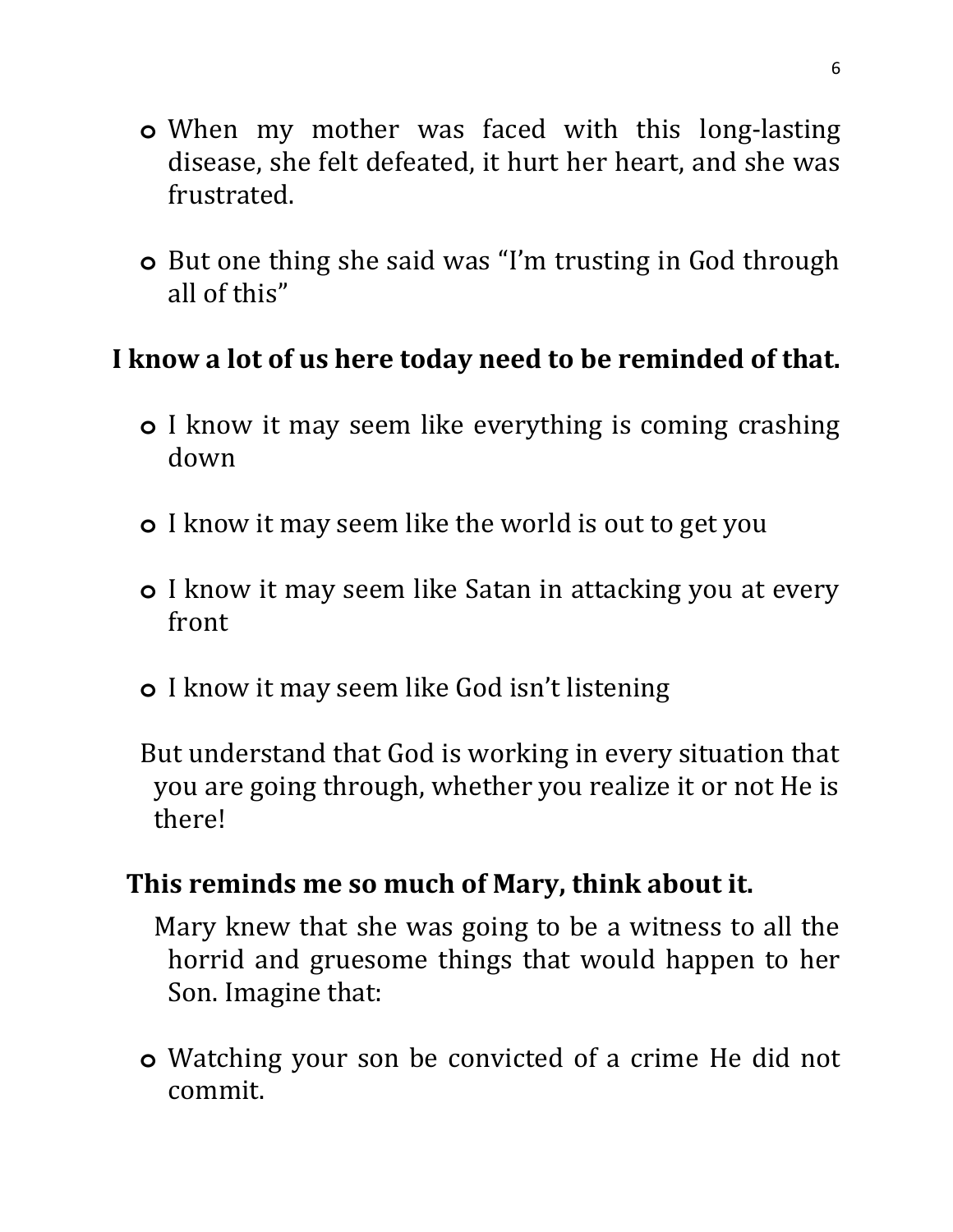- **o** Being a witness to his beating, thrashing, and whipping.
- **o** And then watch Him be crucified on a cross carrying the sins of every human on earth. That's a huge weight!

#### **But the amazing thing about all of this is that through it all, her trust remained in God.**

#### **The song writer Andrea Crouch wrote, "**

I've had many tears and sorrows, I've had questions for tomorrow, there's been times I didn't know right from wrong. But in every situation, God gave me blessed consolation, that my trials come to only make me strong. Through it all, through it all, I've learned to trust in Jesus, I've learned to trust in God. Through it all, through it all, I've learned to depend upon His Word.

You see God uses people in our lives to help us with our relationship with Christ and a lot of times that person, as in my case, was my mother.

As a child my mother always reassured me that God's will is the ultimate will for me. It was through her comfort and teaching that I would have to realize to always rely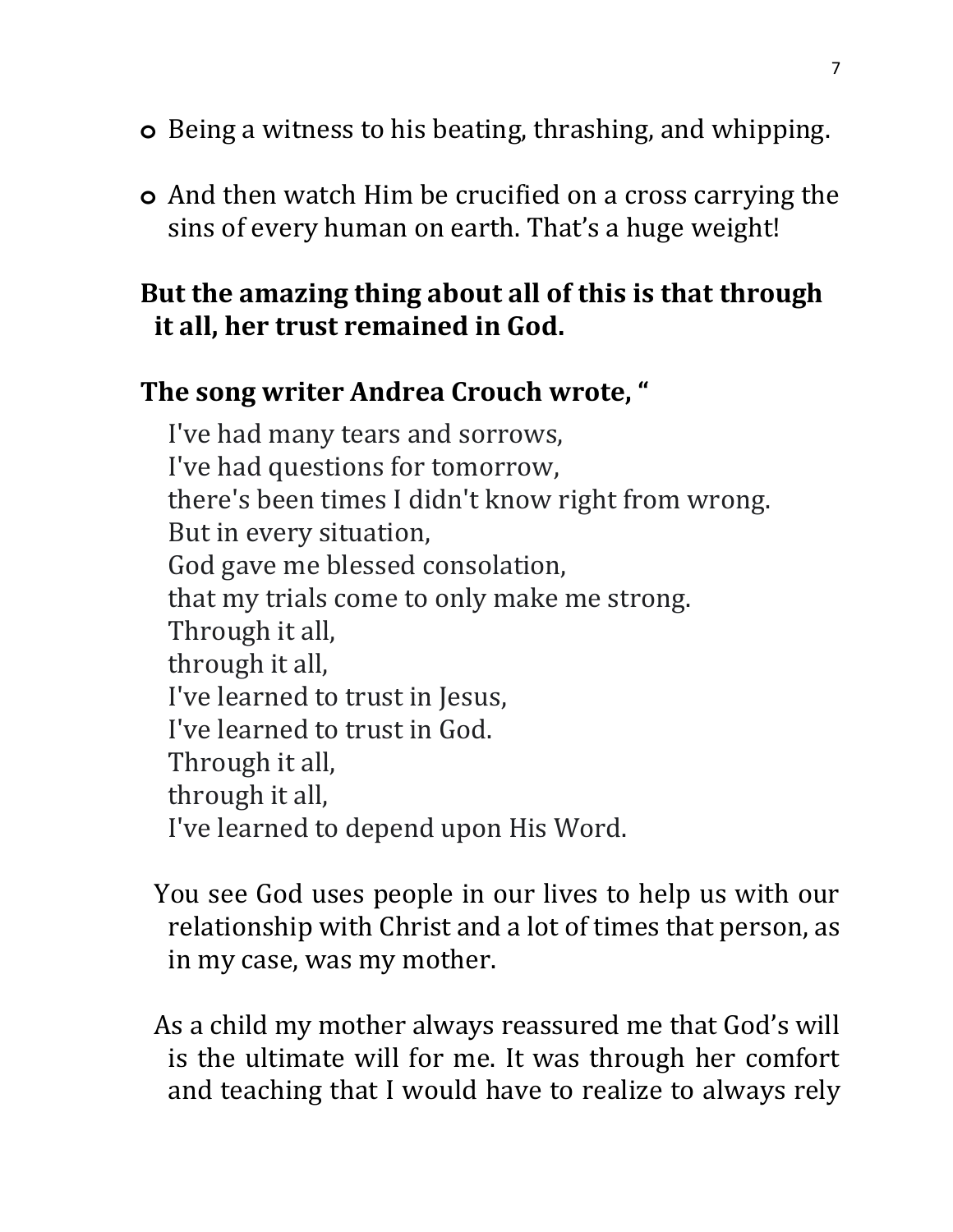on God. I can say it's one of the reasons I'm in ministry today—my mother's influence.

- In life we try to do many things our way and during that we forget that God desires full control. And my mother was the constant reminder that He should have that place in my life.
- When my mother gave birth to me, she was a bit on the younger side. Fresh out of college and 22.
- Much like Mary my mother's pregnancy was not the easiest journey.

#### **(Go into Detail)**

But once again *through it all* my mother relied on God for her safety, peace, and blessing from God.

*Luke 1:44-45* (**Slide**) says this:

<sup>44</sup> As soon as the sound of your greeting reached my ears, the baby in my womb leaped for joy. 45 Blessed is she who has believed that the Lord would fulfill his promises to her!"

Since our sermon title is, "Mama Used To Say," I know one thing that my mom used to say to me was, *"You have an anointing over your life and God is using you every step of the way."*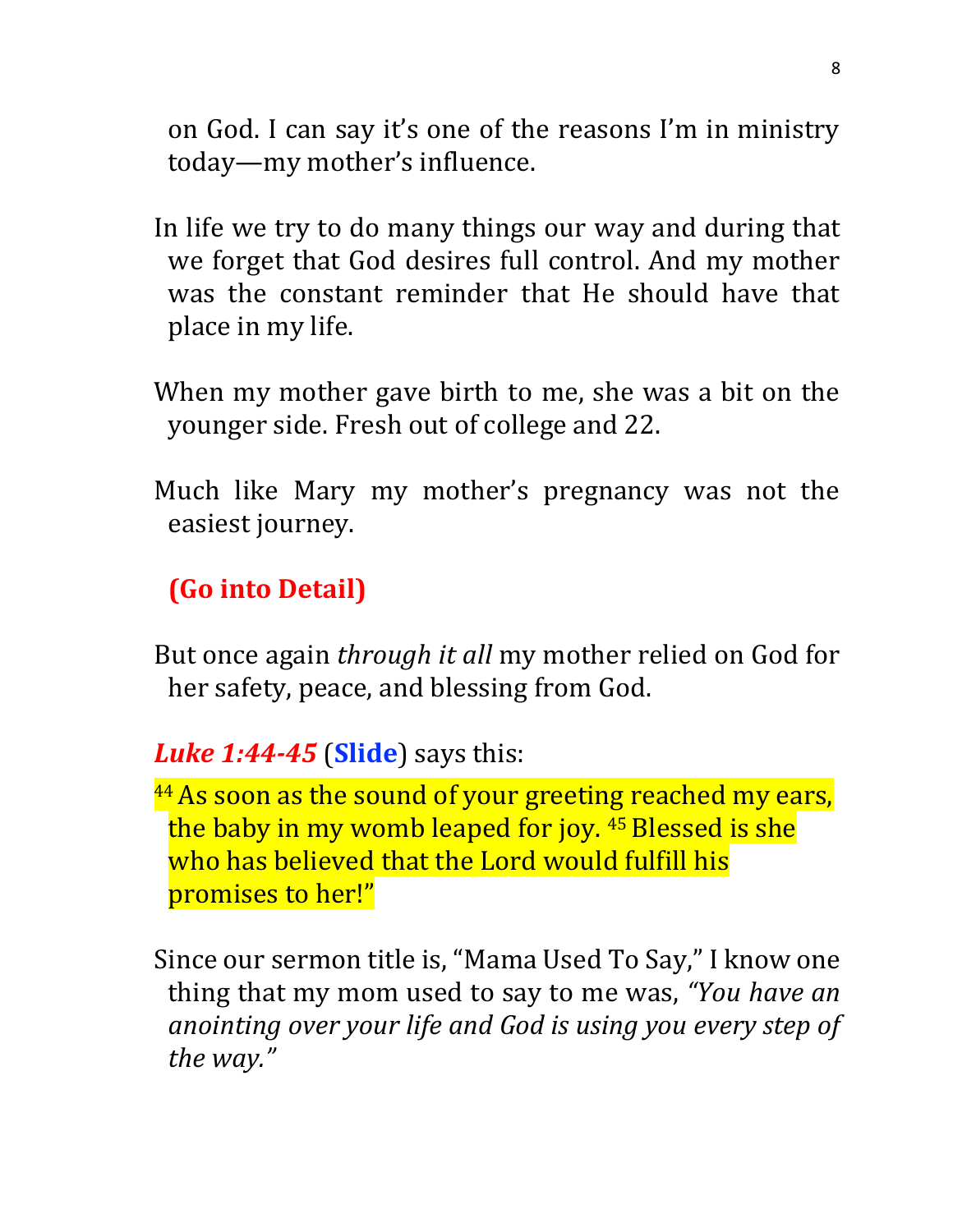I literally never fully understood what that meant until I became an adult.

#### **God puts us on this earth to fulfill his purpose so we can change the lives of other people.**

When you love the Lord, people are bound to see Him in your walk of everyday life. The biggest thing that my mom taught me that I desperately needed to know is that my faith and behavior would be the things that get me closer to God and that people can see God through me if I live my life right through Him.

And because of my mother:

- **o** I know to have faith in God
- **o** I know to rely on God through my battles and victories
- **o** I know that God has my best interest when it comes to my life
- **o** And because of my Mother I know that I have value and purpose.

Now I believe that it is safe to say that for most of the men in here, "It has taken a mother or a woman of importance in our lives to keep us on track." (**Show Slide**)

We would like to send a personal thank you to all the women in here who have sacrificed countless hours to make sure that as men we live right in the eyes of God. (**Round of Applause**)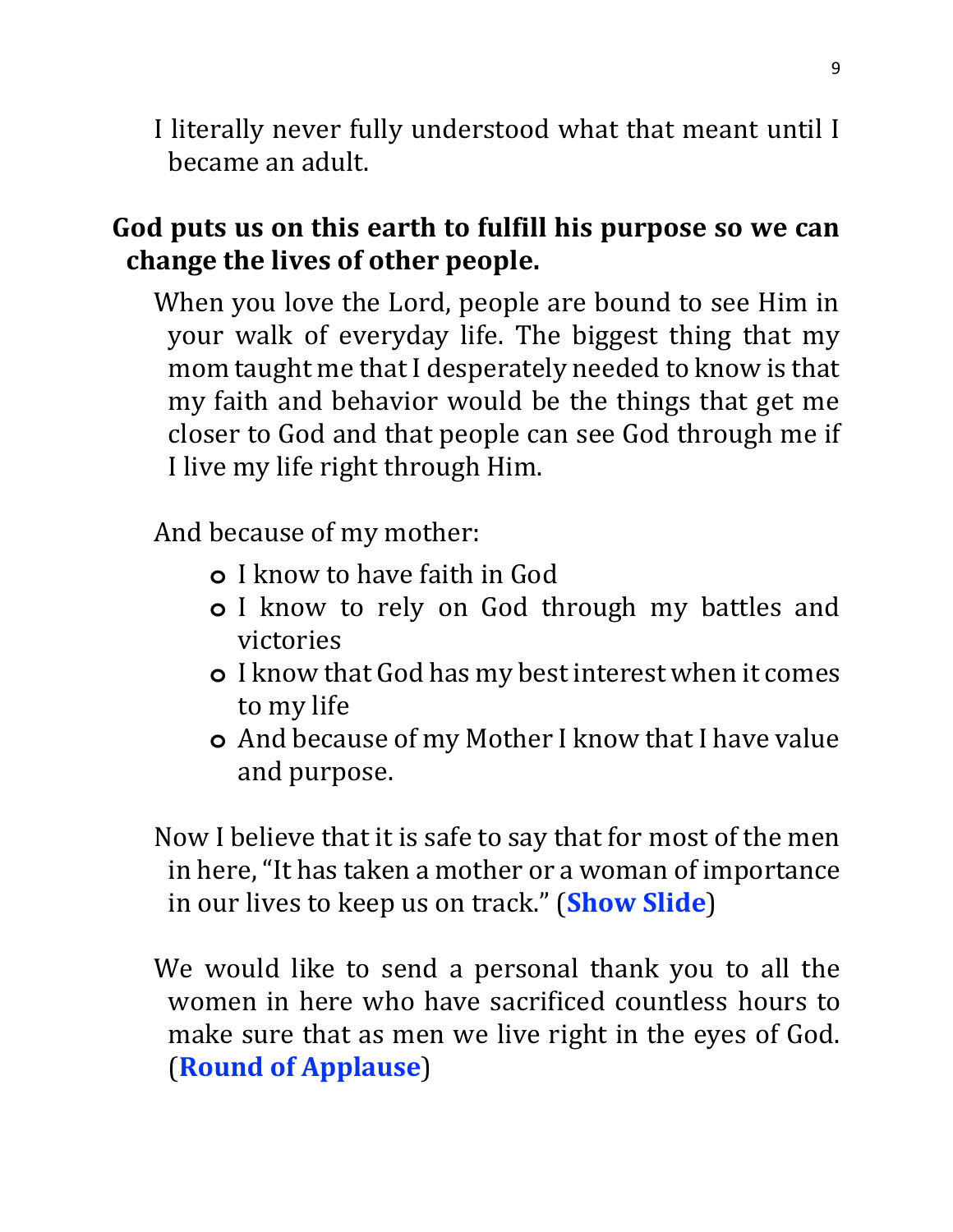#### **God truly works through you, ladies, to influence and shape the world in which we live.**

### (**TOOK**)

My experience, all 21 years, LOL!, is that women shape the world for the better or for the worse.

There are the Jezebel's (Queen of Israel and wife to King Ahab) who influence husbands and children to lives in opposition to God's word.

Or, there are the Mary's, and the Daiimah's (my mom), who strengthen the backbone of men to live a life pleasing to God. Furthermore, it is their prayers that keep husbands and sons on the straight and narrow.

Recall what PB said last week, *"Prayers have no dispensation."* Whether your mother is on earth or in heaven, her prayers are at Heaven's Altar, working in your behalf.

# **INVITATION:**

Those of you who prayed with me today and **received**  Jesus Christ as your Lord and Savior, please fill out the **Welcome Card** you received when you came into the Sanctuary and check the box that says FTD. Place it in the offering baskets as you leave the Church, or better yet, see me at the close of the service and I'll give you a Bible.

**Those of you watching online who prayed with me, please …**